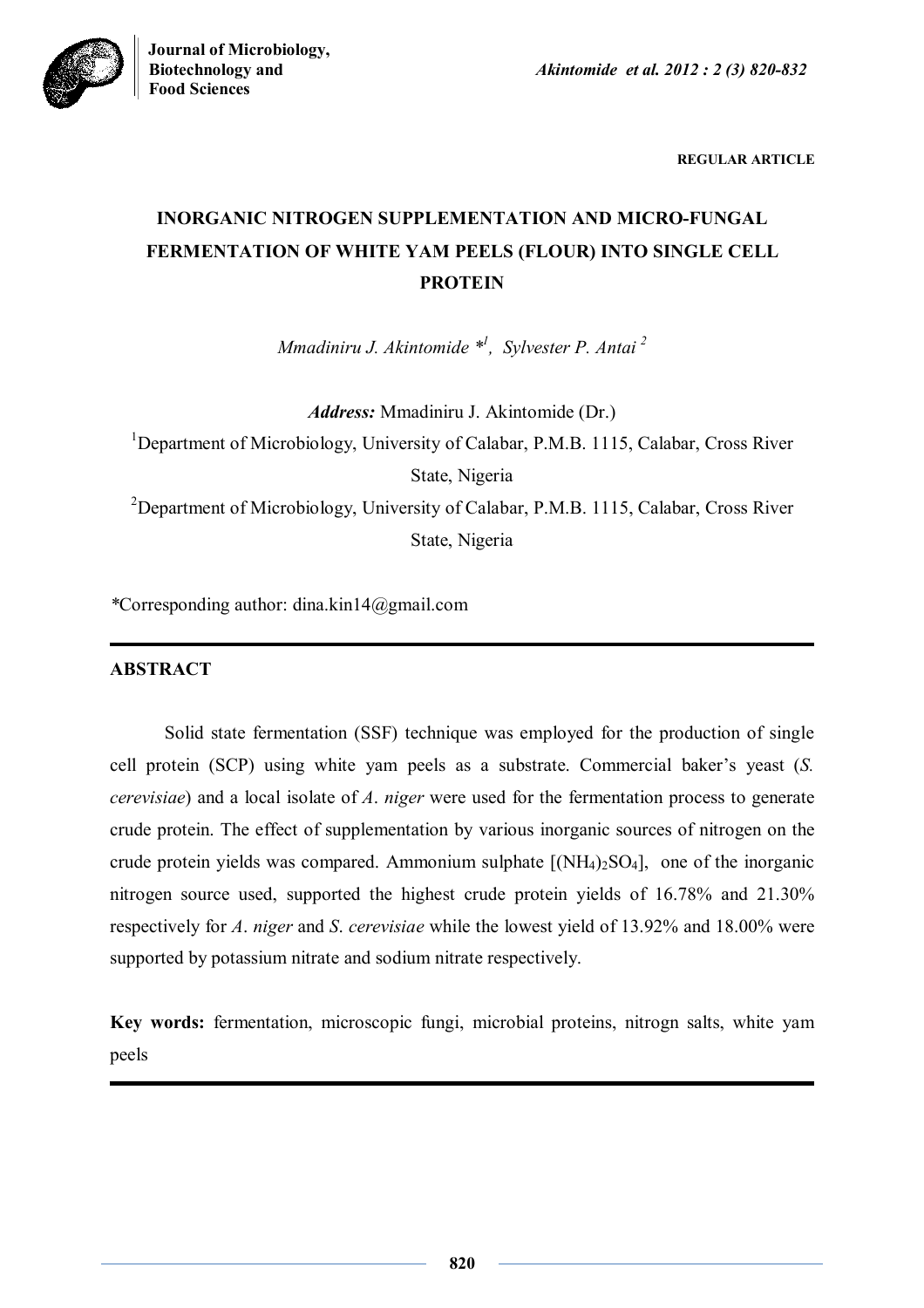## **INTRODUCTION**

Fermentation, a relatively efficient, low energy preservation process is one of the oldest forms of food preservation technologies in the world (**Battock and Azam-Ali, 1998**). The basic principle of fermentation involves the utilization of different raw materials by microorganisms to produce varieties of end products. Agricultural crops are processed for many different reasons ranging from the removal of anti-nutritional components and increasing the storage life of the final product to adding value to the processed final product. Value-added products significantly enhance income by creating steady sales throughout the year, even when the crop is no longer in season. They also create employment opportunities for individuals who gather the fresh crops, develop and process the end product themselves and do not work through a distributor or middle person to distribute. Fungi have been exploited to convert carbohydrates, lignocelluloses and other industrial wastes into feedstuffs rich in protein due to the following characteristics: ability for a very fast growth rate which can be easily modified genetically for growth on a particular substrate under particular cultural conditions; high protein content varying from 35 to 60 percent; ability to grow on solids and their nutritional values are as good as other conventional foods rich in protein.

Solid-state fermentation (SSF) involves the growth of microorganisms on predominantly insoluble substrates, with low moisture content (no free liquid) (**Anupuma and Ravindra, 2001**). SSF is a low energy technique that has played vital role in the use of microorganisms to produce beneficial and commercially viable products. It has been successfully used in the transformation of agricultural wastes such as yam peels (**Aderiye and Ogunjobi, 1998**) and has been exploited for the production of feed from carbohydrate substrates (wastes), which has great potential as animal and livestock feed **(Ravinder** *et al***., 2003**).

This study therefore, sought to investigate and evaluate the chemical quality of the single cell protein produced from yam peels by *Aspergillus niger* and *Saccharomyces cerevisiae*. The effect of various nitrogen sources on the biomass crop was also studied.

#### **MATERIALS AND METHODS**

# **Substrate collection and preparation**

The yam peels used for this study were obtained from kitchens and fast food facilities within the Calabar metropolis. Samples were collected in 4.5l plastic container previously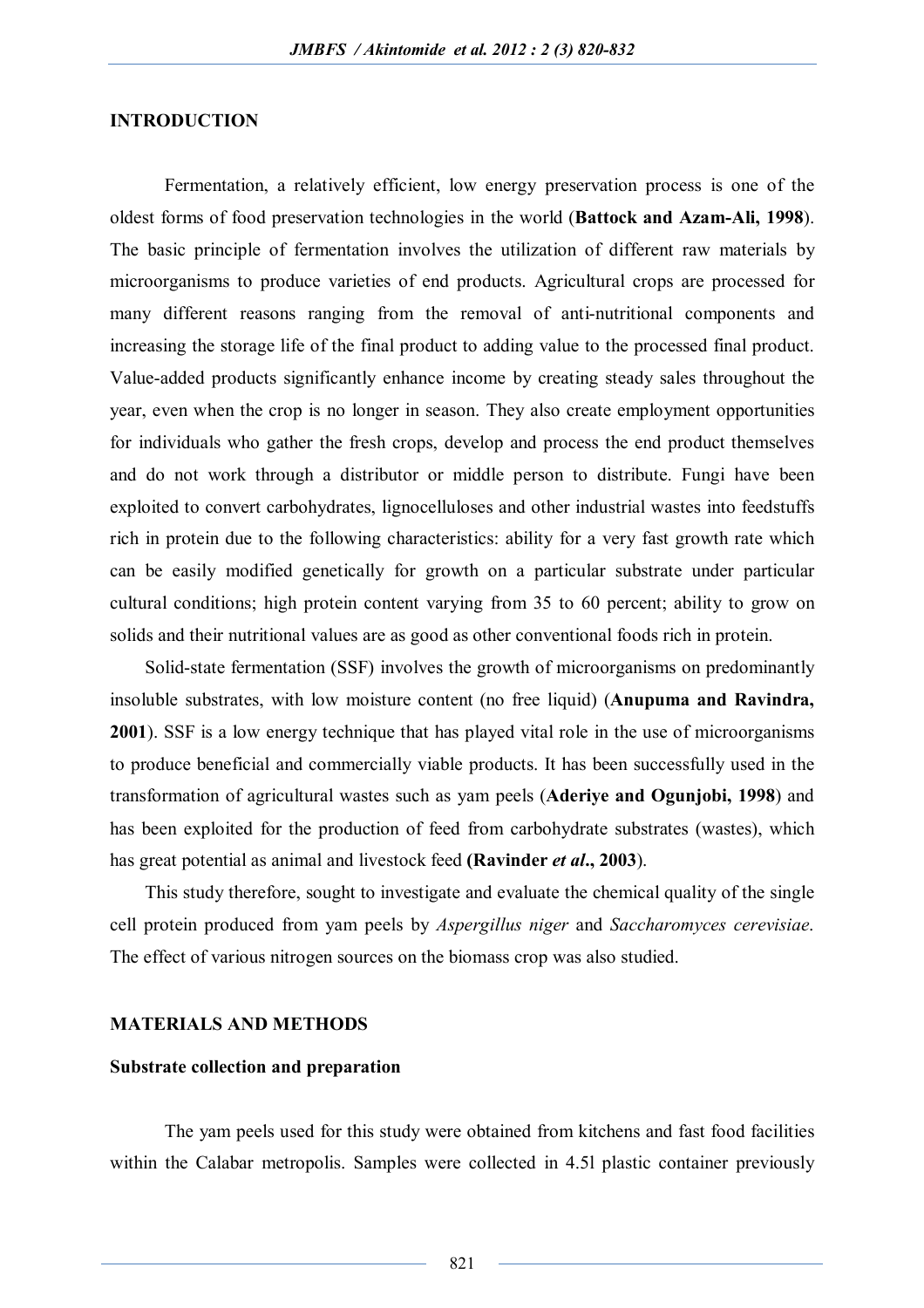cleaned and rinsed with 70% ethanol. The samples were washed with sterile distilled water and dried in an oven at  $60^{\circ}$ C for 48 hours until it was crispy. The dried peels was then milled in a hammer mill, (Thomas Wiley Mill, Model ED-5, USA) and sieved to obtain 0.5mm mesh sized flour and kept ready to be used for SSF process.

# **Microorganisms and Inoculum preparation**

Local isolate of *A. niger* were obtained from decaying yam and maintained on potato dextrose agar (PDA) slants after subculturing; while commercial dried baker's yeast *(Saccharomyces cerevisiae)* was purchased at Watt market in Calabar metropolis. The yeast was reactivated with 100 ml of warm  $(50^{\circ}C)$  sterile distilled water and maintained on slants of sterile Sabouraud dextrose agar (SDA) medium after subculturing. The inoculated slants were allowed to incubate at 30<sup>o</sup>C for two days after which they were stored at  $4^{0}C$  and subcultured once every fort-night. Spore suspensions were prepared in five ml sterile distilled water

#### **Fermentation of Substrate**

Twenty grams of the yam peel flour was weighed into each of three sets of 250 ml Erlenmeyer flasks, the moisture content was adjusted to about 20% and autoclaved for 15 min at  $121^{\circ}$ C. After sterilization, the flasks were aseptically inoculated with 2 ml of each of the microorganisms  $(3x10^9$ cfu.ml<sup>-1</sup>), properly labeled and plugged with sterile cotton wool. The flasks were then left to ferment for 7 days at  $28 \pm 2^{0}$ C after which the samples were dried and subjected to chemical analysis.

In studying the effects of various nitrogen supplements and their input on the biomass crop yield, the growth medium was supplemented with each of the following mineral salts: ammonium sulfate  $[(NH_4)_2SO_4]$ , ammonium chloride (NH<sub>4</sub>Cl), sodium nitrate (NaNO<sub>3</sub>) and potassium nitrate  $(KNO_3)$  in the concentration of 2.0g, 1.6g, 2.6g and 3.0g/l for each to supply 0.42g of nitrogen per litre of medium. In all the media, initial pH was adjusted to 3.5 for *A*. *niger* and 5.5 for *S. cerevisiae* using 1N NaOH and 1N HCl. Each medium was transferred to 250 ml Erlenmeyer flasks in triplicates and then autoclaved at  $121^{\circ}$ C for 15 min. Two (2 ml) of inoculum from homogenate of *A. niger* and *S. cerevisiae* were aseptically added into each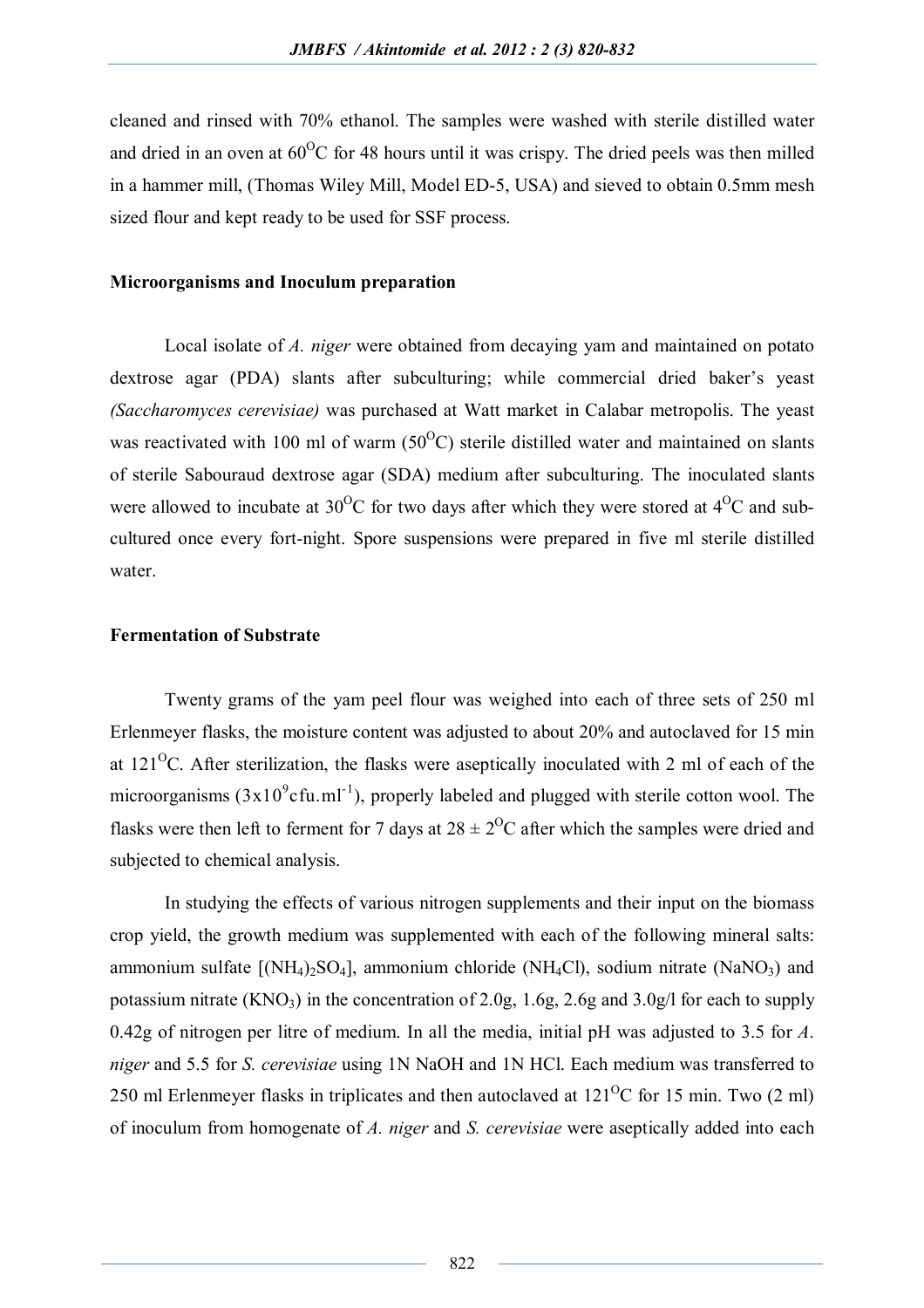medium. Fermentation was at a temperature of  $28 \pm 2^0C$  followed by determination of biomass and protein yield at 48 hours interval for seven days.

#### **Chemical Analysis**

#### **Determination of Crude Protein**

The micro-Kjeldahl method for protein determination was employed for protein determination. This is based on three principles:

Digestion:  $RNH_2 + 2H_2SO_4 \longrightarrow (NH_4)_2SO_4 + CO_2 + H_2O$ Distillation:  $(NH_4)$ <sub>2</sub>  $SO_4$  + 2NaOH  $\longrightarrow$  2NH<sub>3</sub> + 2H<sub>2</sub>O + Na<sub>2</sub>SO<sub>4</sub> Absorption:  $NH_3 + H_3BO_3 \longrightarrow NH_4H_2BO_3$ Titration:  $NH_4H_2 BO_3 + HCl \longrightarrow H_3BO_3 + NH_4Cl$ 

#### **Procedure**

The sample (0.5g) was weighed into the micro-Kjeldahl flask. To this were added 1 Kjeldahl catalyst tablet and 10ml of conc.  $H_2SO_4$ . These were set in the appropriate hole of the digestion block heaters in a fume cupboard. The digestion was left on for 4 hours after which a clear colourless solution was left in the tube. The digest was carefully transferred into 100ml volumetric flask, thoroughly rinsing the digestion tube with distilled water and the volume of the flask made up to the mark with distilled water. 5ml portion of the digest was then pipetted to Kjeldahl apparatus and 5ml of 40% (w/v) NaOH added.

The mixture was then steam distilled and the liberated ammonia collected into a 50ml conical flask containing 10ml of 2% boric acid plus mixed methyl red-methylene blue indicator solution. The green colour solution was then titrated against 0.01NHCl solution. At the end point, the green colour turns to wine colour, which indicates that, all the nitrogen trapped as ammonium borate have been removed as ammonium chloride. The percentage nitrogen was calculated by using the formula:

%  $N =$  Titre value x atomic mass of nitrogen x normality of HCl used x 4

The crude protein is determined by multiplying percentage nitrogen by a constant factor of 6.25 (**AOAC, 1990**).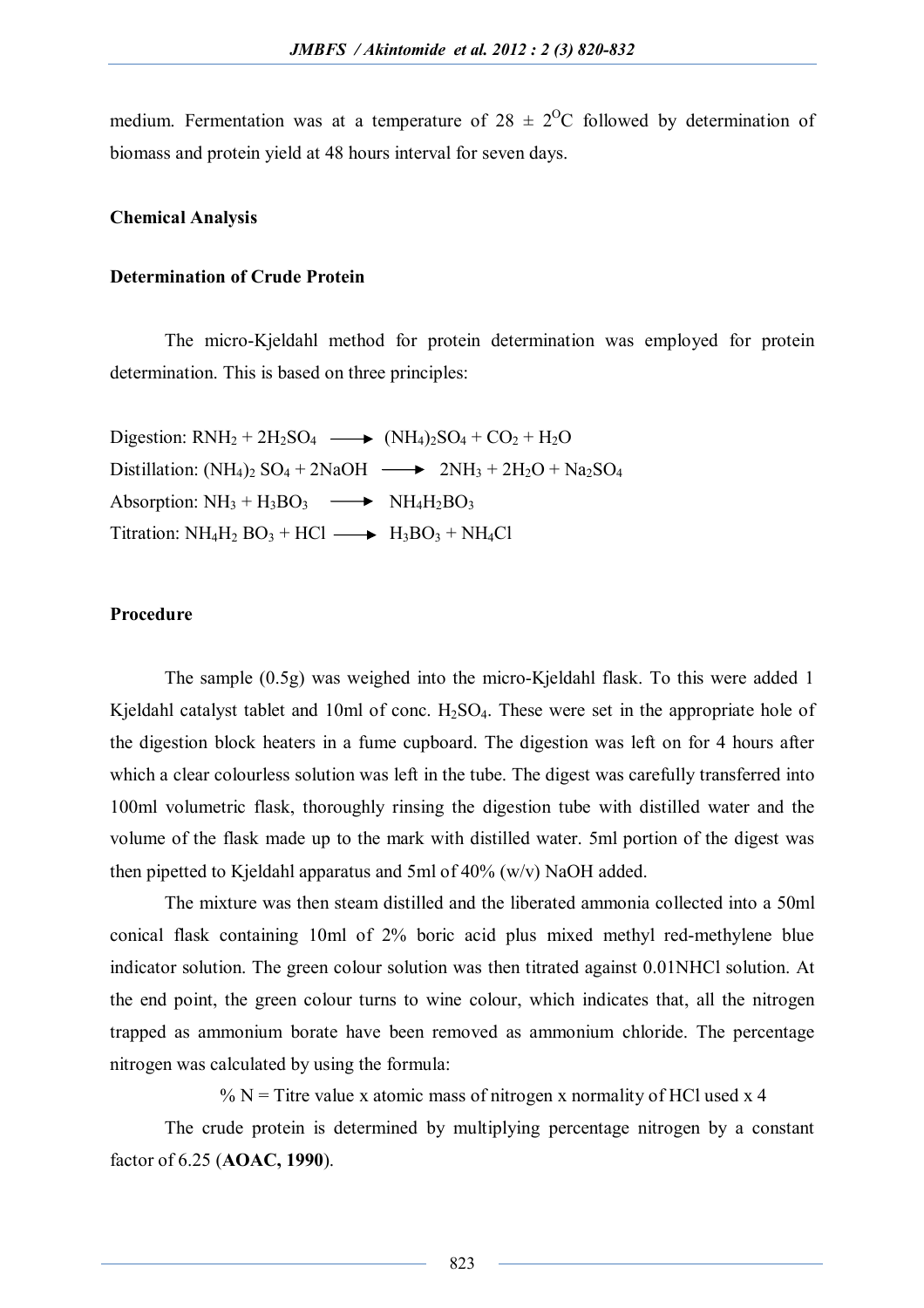#### **Crude Fat Determination**

The sample (1g) was weighed into fat free extraction thimble and plug lightly with cotton wool. The thimble was placed in the extractor and fitted up with reflux condenser and a 250ml soxhlet flask which has been previously dried in the oven, cooled in the dessicator and weighed. The soxhlet flask is then filled to  $\frac{3}{4}$  of it volume with petroleum either (b.pt. 40 – 60°C) and the soxhlet flask extractor plus condenser set was placed on the heater. The heater was put on for six hours with constant running water from the tap for condensation of ether vapour. The set is constantly watched for ether leaks and the heat source is adjusted appropriately for the ether to boil gently. The ether is left to siphon over several times at least 10 – 12 times until it is short of siphoning. It is after this is noticed that any ether content of the extractor is carefully drained into the ether stock bottle. The thimble-containing sample is then removed and dried on a clock glass on the bench top. The extractor flask with condenser is replaced and the distillation continues until the flask is practically dried. The flask which now contains the fat or oil is detached, its exterior cleaned and dried to a constant weight in the oven (**AOAC, 1990**). If the initial weight of dry soxhlet flask is Wo and the final weight of oven dried flask + oil/fat is W1, percentage fat/oil is obtained by the formula:

Oil % =  $(W1 - W_0)$  x 100

Weight of sample taken

## **Crude Fibre Determination**

The sample (2g) was accurately weighed into the fibre flask and 100ml of 0.25NH2SO<sup>4</sup> added. The mixture was heated under reflux for 1 hour with the heating mantle. The hot mixture was filtered through a fibre sieve cloth. The filtrate obtained was thrown off and the residue was returned to the fibre flask to which 100ml of (0.31NNaOH) was added and heated under reflex for another 1 hour.

The mixture was filtered through a fibre sieve cloth and 10ml of acetone added to dissolve any organic constituent. The residue was washed with about 50ml hot water twice on the sieve cloth before it was finally transferred into the crucible. The crucible and the residue was oven-dried at 105°C overnight to drive off moisture. The oven-dried crucible containing the residue was cooled in a dessicator and later weighed to obtain the weight W1. The crucible with weight W1 was transferred to the muffle furnace for ashing at 550°C for 4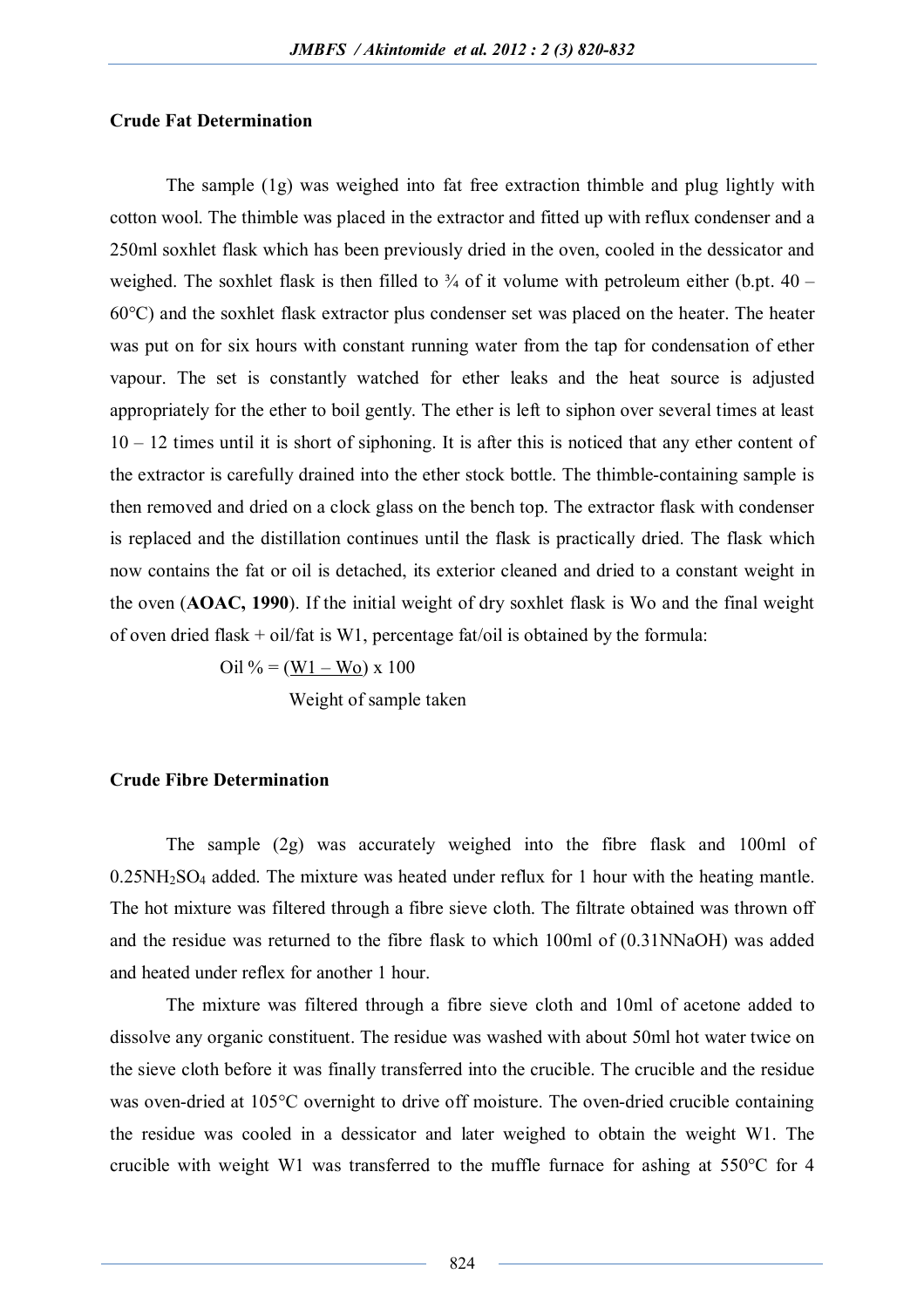hours. The crucible containing white or grey ash (free of carbonaceous material) was cooled in the dessicator and weighed to obtain W2. The difference  $W1 - W2$  gives the weight of fibre (**AOAC, 1990**). The percentage fibre was obtained by the formula:

> % Fibre =  $(W1 - W2) \times 100$ Weight of sample

## **Determination of Ash**

The sample (2g) was weighed into a porcelain crucible. This was transferred into the muffle furnace set at 550°C and left for about 4 hours. About this time it had turned to white ash. The crucible and its content were cooled to about 100°C in air, then room temperature in a desiccator and weighed (**AOAC, 1990**). The percentage ash was calculated from the formula below:

> % Ash content = Weight of ash  $x$  100 Original weight of sample

#### **Moisture content Determination**

The sample (2g) was weighed into a previously weighed crucible. The crucible plus sample taken was then transferred into the oven set at 100C to dry to a constant weight for 24 hours overnight. At the end of the 24 hours, the crucible plus sample was removed from the oven and transferred to desiccator, cooled for ten minutes and weighed (**AOAC, 1990**).

If the weight of empty crucible is  $W_0$ Weight of crucible plus sample is  $W_1$ Weight of crucible plus oven dried sample W<sub>3</sub>

$$
\text{(% Moisture)} = \underline{W_1 - W_3} \quad \text{x 100}
$$
\n
$$
W_1 - W_0
$$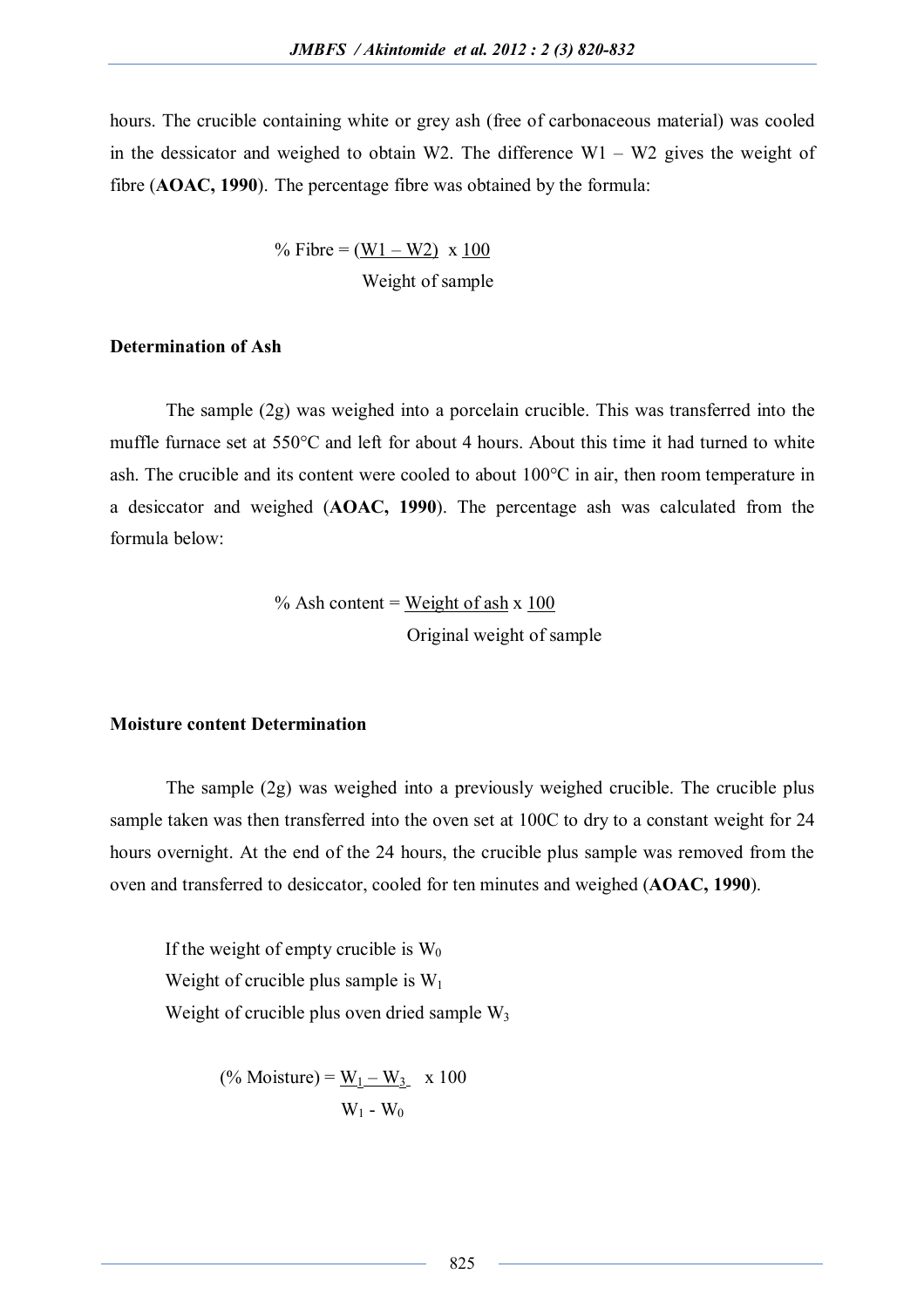## **Carbohydrate Estimation**

Carbohydrate content was estimated by the difference method. This is acheived by deducting the sum of the other individually determined constituents of the food (moisture, ash, protein, fat, dietry fibre) from the total weight.

% Carbohydrates =  $100 - (% \text{ moisture} + % \text{ protein} + % \text{ fat} + % \text{ash} % \text{fish} + % \text{fish} + % \text{fish} + % \text{fish} + % \text{fish} + % \text{fish} + % \text{fish} + % \text{fish} + % \text{fish} + % \text{fish} + % \text{fish} + % \text{fish} + % \text{fish} + % \text{fish} + % \text{fish} + % \text{fish} + % \text{fish} + % \text{fish} + % \text{fish} + % \text{fish} + % \text{fish} + % \text{fish} + % \text{fish} + % \text{fish} + % \$ 

# **Data analysis**

The results are represented as the mean standard values of three replicates each. Students T-test and one-way analysis of variance (ANOVA) were carried out according to the method outlined by **Araoye** (2004). Significance was accepted at  $P < 0.05$ .

# **RESULTS**

## **Chemical analysis**

Changes in the protein level of the yam peel following the inoculation *with A. niger* and *S. cerevisiae* are shown in Table 1. The chemical analysis revealed a significant increase  $(P < 0.05)$  in the protein content levels caused by fermentation with the respective fungi. The crude lipid, crude fiber and ash content of the fermented substrate also increased at the end of the seven days fermentation period. However, there was a significant decrease ( $P < 0.05$ ) in the carbohydrate content of the micro-fungi fermented substrate when compared to the unfermented (Tab 1).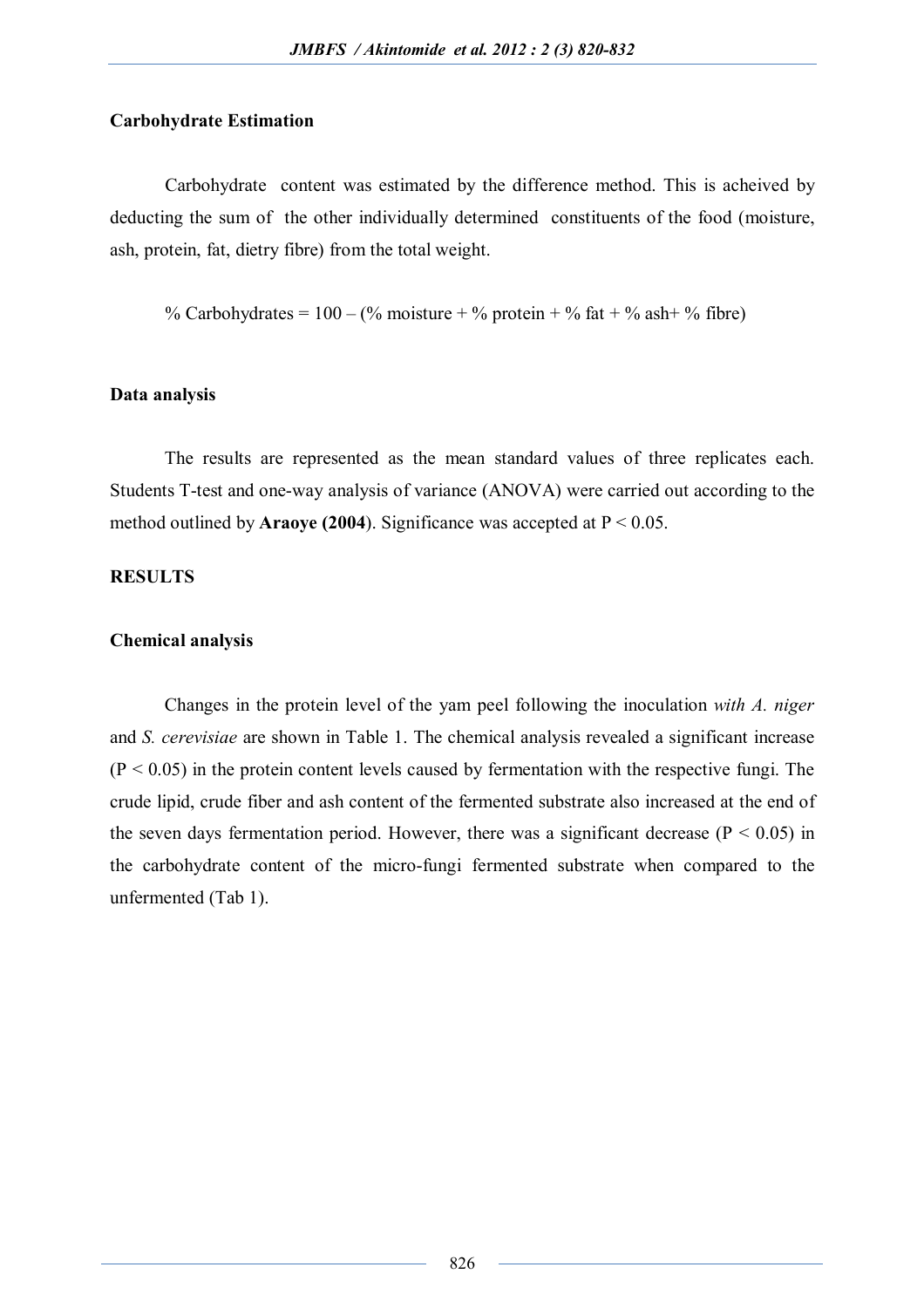| <b>Sample</b>     | Crude                   | <b>Crude Lipid</b>        | Crude            | Carbohydrate                        | <b>Total Ash</b>       |
|-------------------|-------------------------|---------------------------|------------------|-------------------------------------|------------------------|
|                   | Protein $(\% )$         | (ether extract $\%$ )     | fibre $(\% )$    | $(\%)$                              | $(\%)$                 |
| Unfermented       | $6.56 \pm 0.4^c$        | $1.25 \pm 0.2^b$          | $9.40 \pm 0.1^b$ | $78.81 \pm 0.3^{\circ}$             | $3.98 \pm 0.1^{\circ}$ |
| Fermented<br>with |                         |                           |                  |                                     |                        |
| A. niger          | $13.56 \pm 0.8^b$       | $1.45 \pm 0.5^{\text{a}}$ |                  | $12.00 \pm 1.1^a$ $65.98 \pm 3.1^b$ | $7.01 \pm 1.1^a$       |
| S. cerevisiae     | $14.00 \pm 2.7^{\circ}$ | $1.50 \pm 0.7^{\circ}$    | $9.95 \pm 0.8^b$ | $66.76 \pm 1.2^b$                   | $6.84 \pm 0.4^b$       |

**Table 1** Chemical compositions of yam peel mash inoculated with *A*. *niger* and *S*. *cerevisiae*  and fermented for seven days

<sup>a</sup> Values with the same alphabet along the same column are not significantly different ( $P > 0.05$ )

 $<sup>b</sup>$  Values are mean  $\pm$  standard deviation, based on three replicate values</sup>

## **Fermentation of substrate with micro-fungi***.*

The biomass in terms of the final crude protein content of the substrate peel mash supplemented with inorganic nitrogen sources is shown in Tab 2, Figure 1 and Figure 2. Yam peel mash when supplemented with inorganic nitrogen sources improved the biomass yield (expressed in terms of crude protein yield). Among all the nitrogen sources investigated, the supplementation of yam peel mash with ammonium sulphate resulted in the highest crude protein yields of 16.78% and 21.30% respectively for *A*. *niger* and *S*. *cerevisiae*. This was followed by supplementation with ammonium chloride which resulted in yields of 16.23% and 20.83% protein levels respectively. Supplementation of the yam peel mash with sodium nitrate and potassium nitrate gave lower protein yields. However, the crude protein yields in all the nitrogen supplemented media were significantly  $(P< 0.05)$  higher than the control (Tab 2, Figure 1 and Figure 2).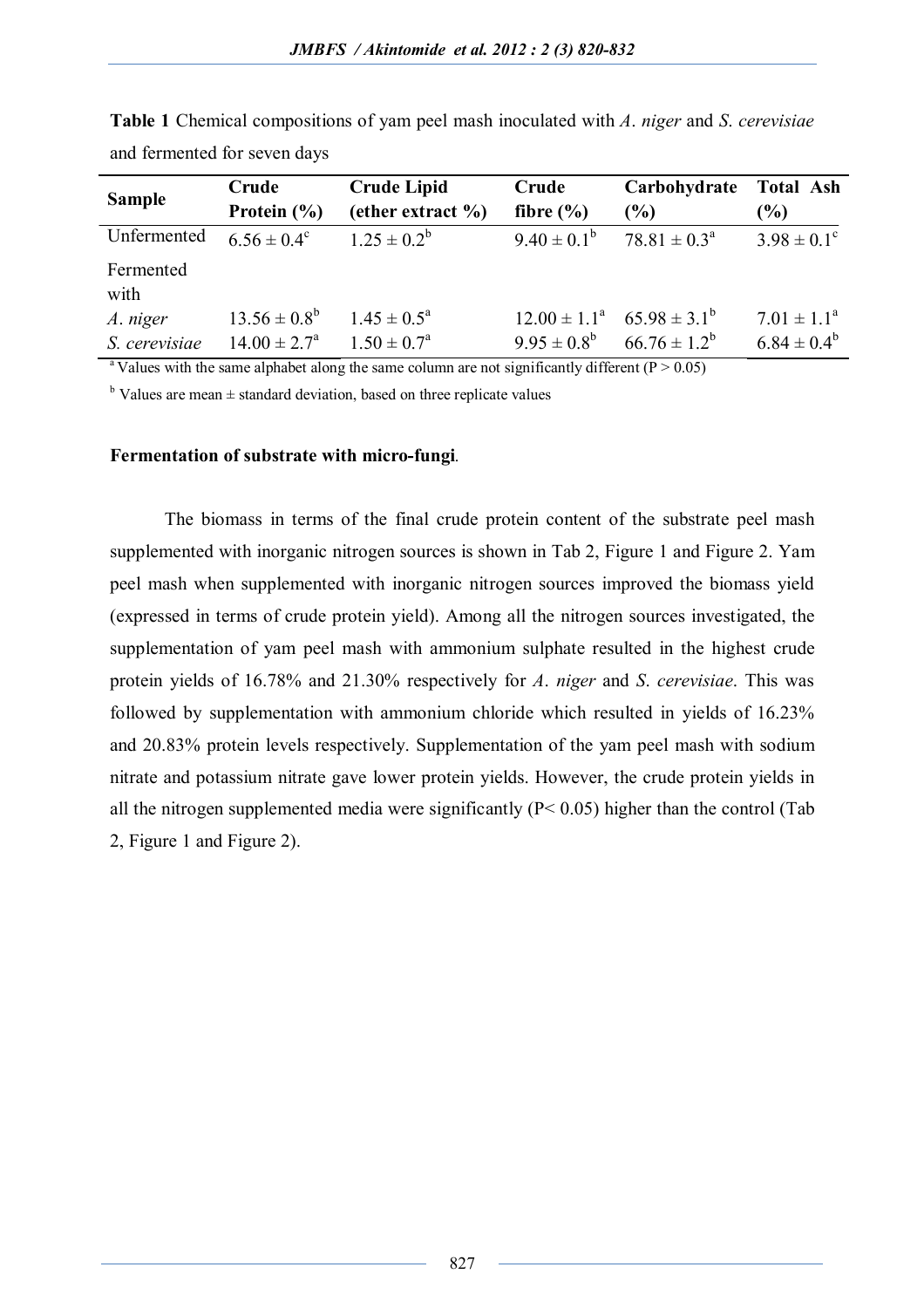| Organism      |         | Nitrogen source added/ percentage crude protein produced                |         |           |                         |  |  |
|---------------|---------|-------------------------------------------------------------------------|---------|-----------|-------------------------|--|--|
|               |         | Crude Protein produced                                                  |         |           |                         |  |  |
|               | Control | Ammonium                                                                | Sodium  | Potassium | Ammonium                |  |  |
|               |         | sulfate                                                                 | nitrate | nitrate   | chloride                |  |  |
| A. niger      |         | $15.68 \pm 0.2^b$ $16.78 \pm 2.8^b$ $15.14 \pm 3.0^b$ $13.92 \pm 2.4^b$ |         |           | $16.23 \pm 3.0^b$       |  |  |
| S. cerevisiae |         | $14.00 \pm 2.7^a$ $21.30 \pm 4.5^a$ $18.00 \pm 2.7^a$ $18.22 \pm 3.6^a$ |         |           | $20.83 \pm 3.5^{\circ}$ |  |  |

**Table 2** Crude protein yields of *A. niger* and *S. cerevisiae* biomass cropped in the different nitrogen supplemented peel mash over seven days of fermentation

<sup>a</sup> Means in the same row with varying superscripts differ significantly ( $P < 0.05$ )

 $<sup>b</sup>$  Values are mean  $\pm$  standard deviation, based on three replicate values.</sup>

<sup>c</sup> Control: no nitrogen source added.



**Figure 1** Protein content of *A. niger* biomass crop formed when growing on yam peels supplemented with different nitrogen sources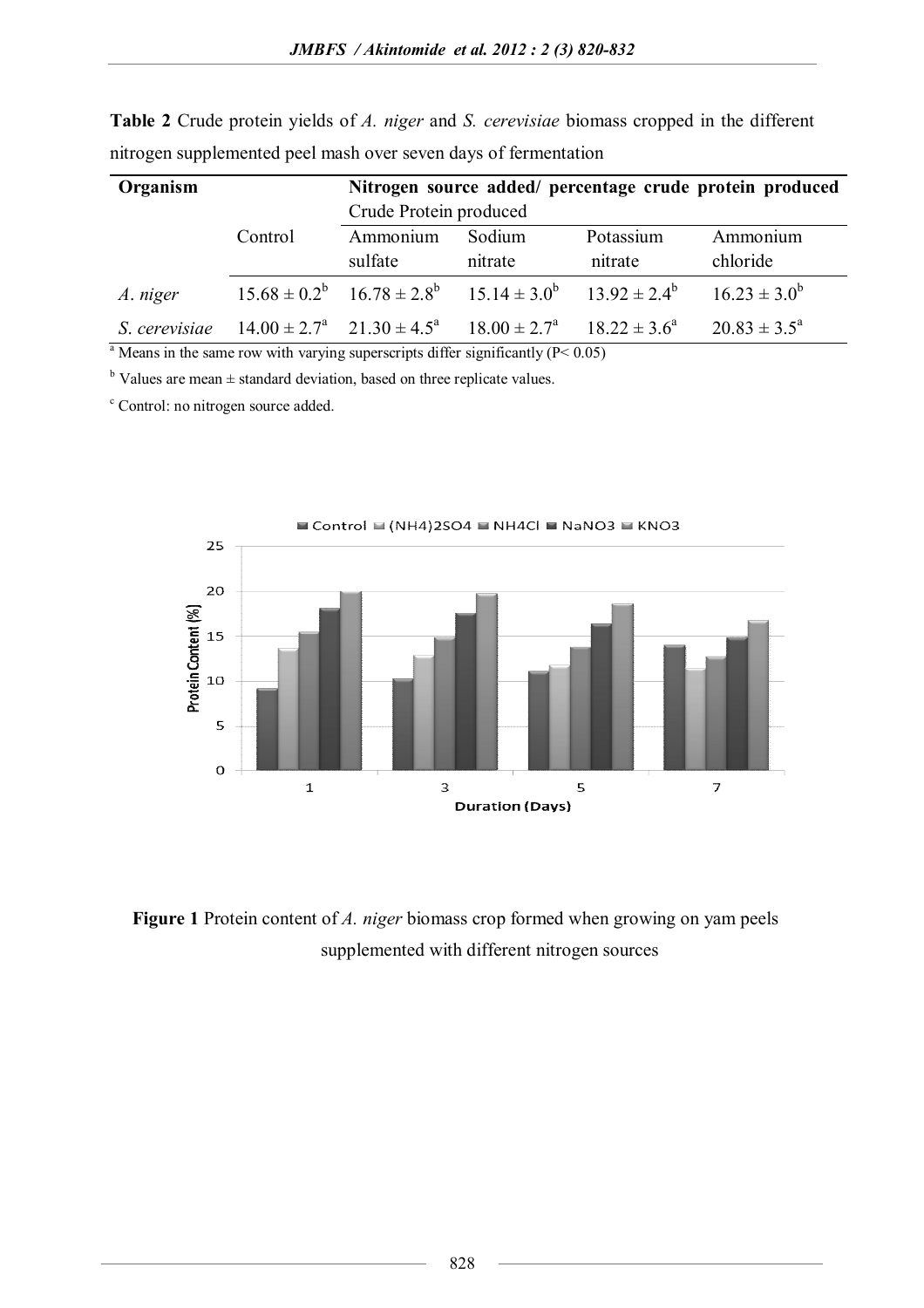

**Figure 2** Protein content of *S. cerevisiae* biomass crop formed when growing on yam peels supplemented with different nitrogen sources

# **DISCUSSION**

The appearance of fungal mycelia on the substrate mash after 48 hours was an indication of the breakdown of polysaccharides into fermentable sugars. This is in line with the report of **Ofuya and Nwajiuba (1990)**. Fermentation of the yam peel mash with pure strains of either *A*. *niger* or *S*. *cerevisiae* for seven days caused a significant increase (P< 0.05) in the crude protein, fat and ash content. The increase in the fat content could be attributed to the fact that, the fungi could secrete microbial oil (**Araoye, 2004**). Earlier findings of **Akindumila and Glatz** (**1998**), also agrees with this assertion and concludes that microorganisms could produce microbial oil during fermentation. Increase in the ash could be attributed to the inorganic content of the nutrient (basal) medium, which contains both the salt of magnesium and potassium. Micro-fungi solid substrate fermentation of the yam peel mash caused a significant decrease ( $P < 0.05$ ) in the carbohydrate content. This decrease could be attributed to the ability of the fungi to hydrolyze starch into glucose and ultimately the glucose will be used by the same organisms as a carbon source to synthesize biomass rich in protein. The decrease in the carbohydrate content could also be attributed to the significant increase in the protein content of the peels fermented with microorganisms.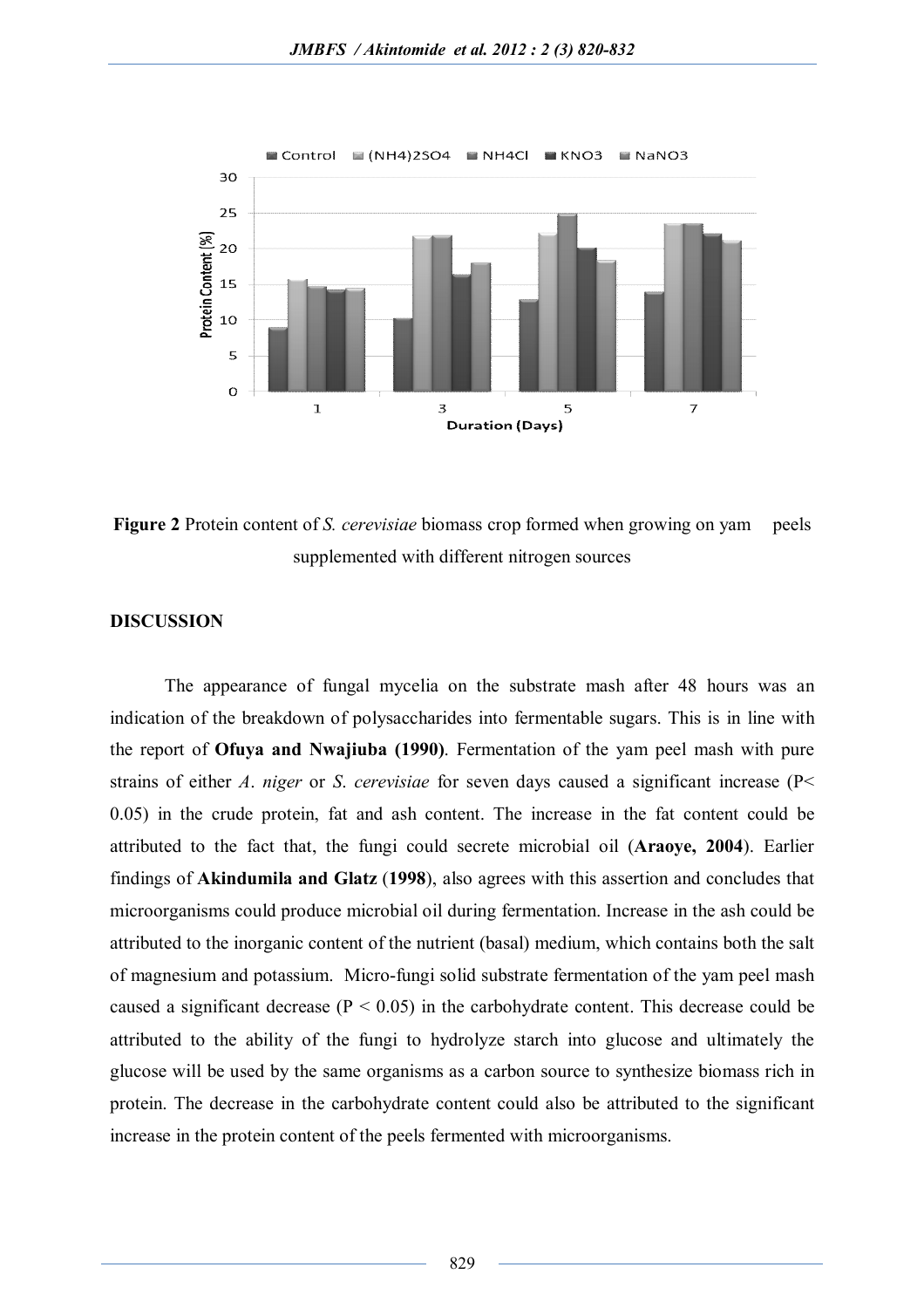From this study, both fungi showed potential to increase the protein content of the yam peel mash with *Saccharomyces cerevisiae* demonstrating the best ability to enrich the peel mash in seven days. There was an increase in protein content compared to the unfermented peel from 6.56% to 13.56% when fermented with *A*. *niger*. Also the peels when fermented with *S*. *cerevisiae* had an improvement to 14.0%. This implied that the fungi and yeast had significant (P< 0.05) effect on the protein content. The increase in the crude protein observed could be attributed to the additional crude protein (extracellular enzymes) such as amylases produced by the fungal mycelia (**Nelson** *et.al***., 2000; Okafor and Ejiofor, 1990; Onilude, 1994; Akindahunsi** *et al***., 1999; Oboh and Akindahunsi, 2003**) and thus secreted into the fermenting mash in an attempt to make use of the starches as a carbon source (**Raimbault, 1998**). Furthermore, the increase in the growth and proliferation of the microorganisms in the fermenting substrates may possibly account for the apparent increase in the protein content of the fermented peels (**Antai and Mbongo, 1994; Akingbala** *et al***., 1995**).

Although good growth was obtained without added nitrogen, crude protein yield increased appreciatively with addition of nitrogen sources. From this observation, it is evident that the availability of nitrogen is a major controlling factor in the final biomass and consequently crude protein yields. The lower yields obtained from non-supplemented yam peel mash could be attributed to limited concentration of assimilable nutrients, particularly nitrogen sources required for microbial growth and biomass formation. Ammonium sulphate when added as supplement, to the medium gave the highest crude protein yield for both microorganisms. This could be attributed to the fact that apart from providing nitrogen, it also provides sulphur, an element required by both fungi and yeast for growth in the medium. The work of **Ikenebomeh and Chikwendu (1997)** observed that ammonium sulphate was the choice supplement to improve biomass yield in cassava whey. **Oshoma and Ikenebomeh (2005)** also observed ammonium sulphate as being a better nitrogen supplement for the growth of *A. niger*.

#### **CONCLUSION**

A higher yield of single cell protein production from *A*. *niger* and *S*. *cerevisiae* was feasible by solid state fermentation of yam peel mash. Supplementing yam peel mash with mineral sources before fermenting enhanced the growth of the microorganisms and led to larger cell mass production. Among the four nitrogen sources utilized, ammonium sulphate supplement gave the best growth and biomass yield of both microorganisms, but more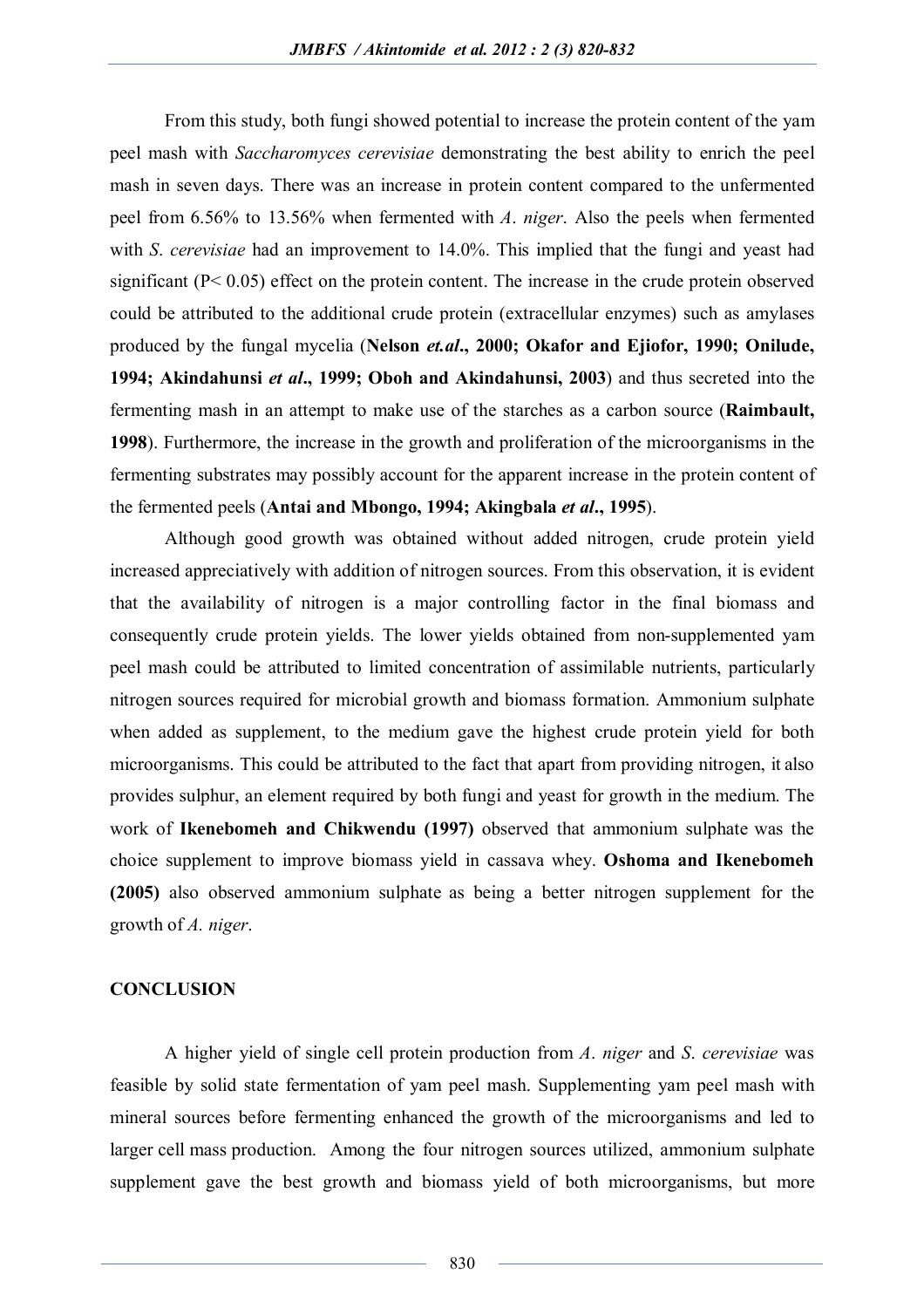intensive for *S. Cerevisiae*. In essence, yam peel was utilized as a potential substrate for microbial enrichment of protein in product; hence, it is possible to transform agricultural wastes to protein rich feed and food.

# **REFERENCES**

ADERIYE, B. J. AND - OGUNJOBI, A. A. 1998. Fermentation of yam: Microbiology and Sensory evaluation of cooked fermented yam tissues. In *Plant Food for Human Nutrition*, vol. 52, 1998, p. 49-54.

AKINDAHUNSI, A. A. - OBOH, G. - OSHODI, A. A. 1999. Effect of fermenting cassava with *Rhizopus oryzae* on the chemical composition of its flour and garri. In *La Rivista Italiana Delle Sostanze Grasse,* vol. 76, 1999, p. 437-440.

AKINDUMILA, F. - GLATZ, B. A. 1998. Growth and oil production of *Apiotrichum curvatum* in tomato juice. In *Journal of Food Protection*, vol. 61, 1998, p. 1515–1517.

AKINGBALA, J. O. - OGUNTIMEIN, G. B. - SOBANDE, A.O. 1995. Physicochemical properties and acceptability of yam flour substituted with soy flour. In *Plant Foods for Human Nutrition*, vol. 48, 1995, p. 73-80.

ANTAI, S. P. - MBONGO, P. M. 1994. Utilization of cassava peels as substrates for crude protein formation. In *Plant Foods for Human Nutrition*, vol. 46, 1994, p. 345 - 351.

ANUPUMA, A. - RAVINDRA, P. 2001. Studies on the production of single cell protein by *Aspergillus niger* in solid-state fermentation of rice bran. In *Brazilian Archives of Biology and Technology*, vol. 44, 2001, p. 79-88.

AOAC. 1990. Official Methods of Analysis. Fifteenth edit. Washington, DC: Association of Official Analytical Chemists, 1990 .

ARAOYE, M. O. 2004. Research Methodology with Statistics. Araoye MO edit. Ilorin: Nathadex Publishers, 2004. 202-228 p.

BATTOCK, M. - AZAM-ALI, S. 1998. Fermented fruits and vegetables. A global perspective. F.A.O. Agricultural Services Bulletin.1998, No.134, Rome.

IKENEBOMEH, M. J. - CHIKWENDU, A. E. 1997. *Aspergillus niger* biomass production in cassava whey medium. In *Nigerian Journal of Microbiology*, vol. 11, 1997, p. 52-63.

NELSON, D. L. - LEHNINGER, A. L. - COX, M. M. 2000. Lehninger Principles of Biochemistry. Third edit. New York: Worth Publisher, 2000. 55 p.